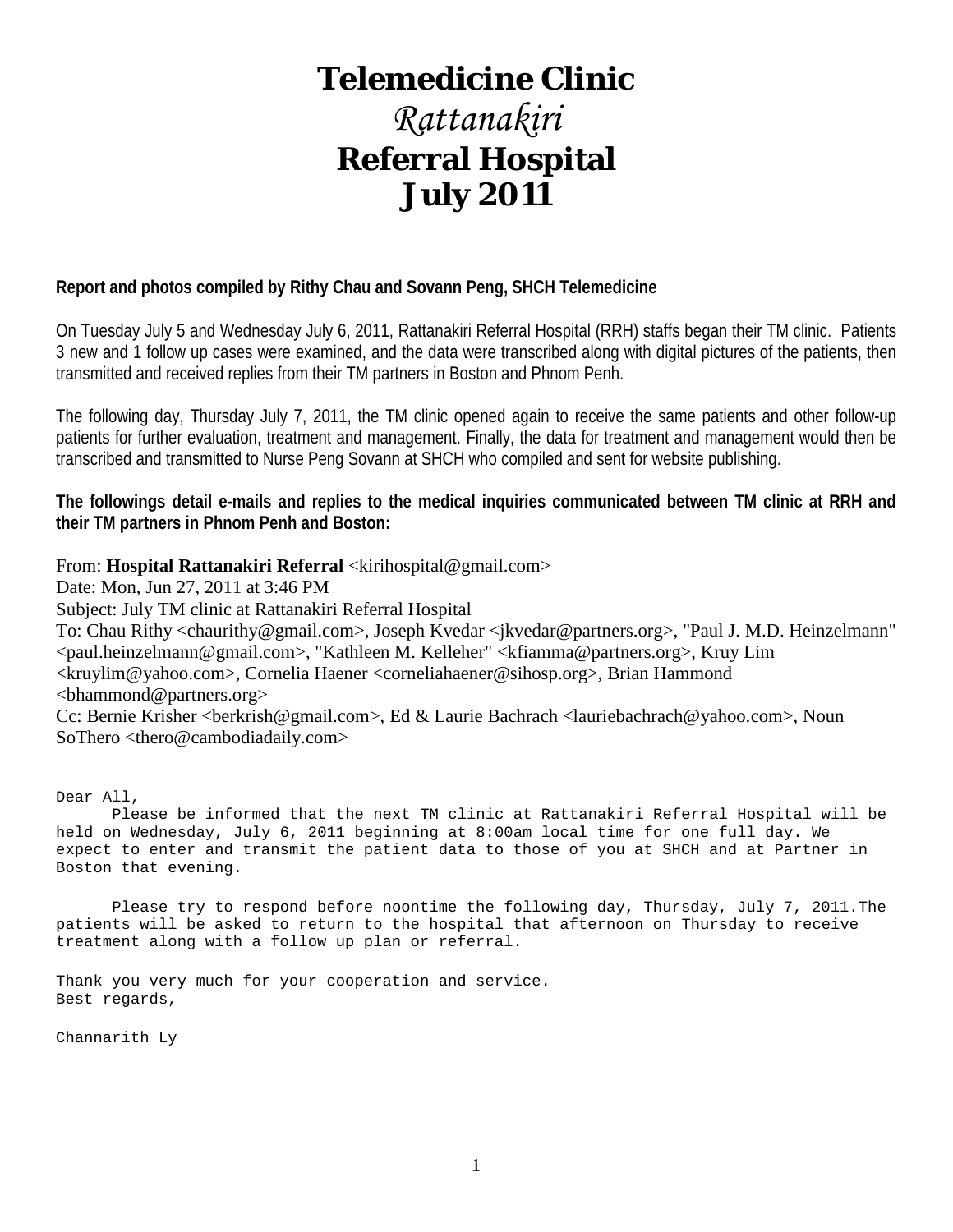From: **Hospital Rattanakiri Referral** <kirihospital@gmail.com> Date: Wed, Jul 6, 2011 at 10:02 AM Subject: Rattanakiri TM clinic July 2011, Case#1, KL#RK00360, 65F To: "Paul J. M.D. Heinzelmann" <paul.heinzelmann@gmail.com>, "Kathleen M. Kelleher" <kfiamma@partners.org>, Joseph Kvedar <jkvedar@partners.org>, Rithy Chau <rithychau@sihosp.org>, Radiology Boston <radiologyexchange@gmail.com>, Kruy Lim <kruylim@yahoo.com> Cc: Bernie Krisher <bernie@media.mit.edu>, Noun SoThero <thero@cambodiadaily.com>, Ed & Laurie Bachrach <lauriebachrach@yahoo.com>

Dear all,

There are three new cases and one follow up case for Rattanakiri TM Clinic July 2011. This is case number 1, KL#RK00360, 65F and photos.

Best regards, Polo/Sovann

# **Rattanakiri Provincial Hospital Telemedicine Clinic with Sihanouk Hospital Center of HOPE and Partners in Telemedicine**



**Patient: KL#RK00360, 65F (Kroch Village)** 

**Chief Complaint:** SOB x 2 months

**HPI:** 65F, presented with symptoms of SOB on exertion (daily activity), low grade fever, night sweating, and weight loss about 3kg/2months, poor appetite. She bought medicine from local pharmacy for several days but her symptoms not better. She denied of HA, Dizziness, chest pain, hemoptysis, nausea, vomiting, abd pain, stool with bloood, hematuria, oliguria, edema.

**PMH/SH:** Unremarkable

**Family Hx:** None

**Social Hx:** 6 children, chewing tobacco, no cig smoking, no alcohol drinking

**Medication:** None

**Allergies:** NKDA

**ROS:** Unremarkable

**PE:**

**Vital Signs: BP: 125/79 P: 73 R: 22 T: 37OC Wt: 50kg O2sat:98%**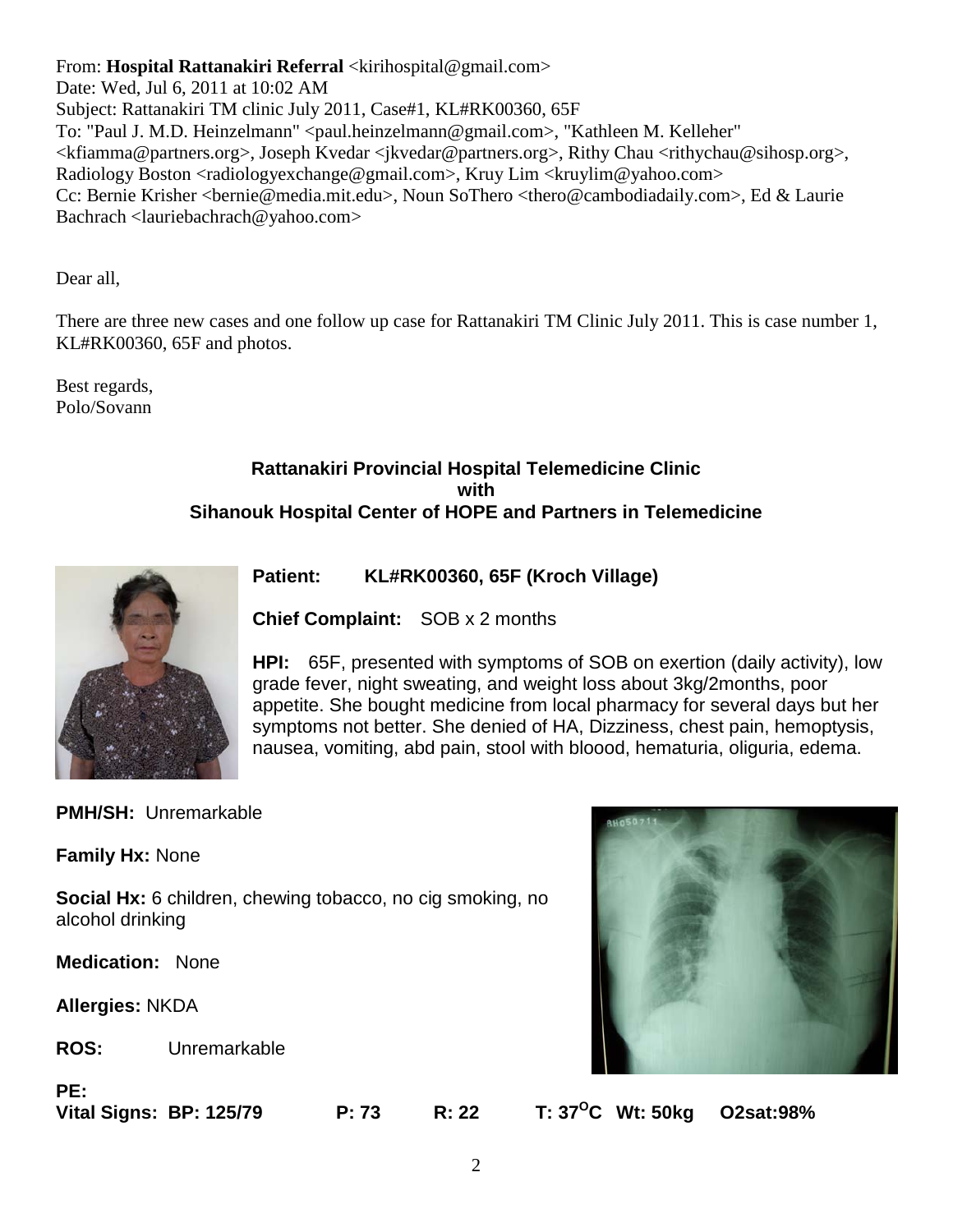# **General:** Look stable

**HEENT:** No oropharyngeal lesion, pink conjunctiva, no icterus, no thyroid enlargement, no lymph node palpable, no JVD

**Chest:** Decreased breathing sound bilaterally, no rales, no rhonchi; H RRR, no murmur

**Abdomen:** Soft, no tender, no distension, (+) BS, no HSM, no surgical scar

**Extremities/Skin:** No leg edema, no lesion, palpable dorsalis pedis and posterior tibial pulse

**MS/Neuro:** MS +5/5, motor and sensory intact, DTRs +2/4, normal gait

# **Lab/Study:**

RBS: 146mg/dl U/A: normal

CXR: trachea deviated to the right side, possible nodular lesion on right apex, ??lesion along the descending aorta

# **Assessment:**

1. PTB??

# **Plan:**

- 1. Do AFB smear in local referal hospital
- 2. MTV 1t po qd

# **Comments/Notes: Do you agree with my assessment and plan?**

# **Examined by: Nurse Sovann Peng Date: July 6, 2011**

Please send all replies to [kirihospital@gmail.com](mailto:kirihospital@gmail.com) and cc: to [rithychau@sihosp.org](mailto:rithychau@sihosp.org)

*The information transmitted in this e-mail is intended only for the person or entity to which it is addressed and may contain confidential and/or privileged material. Any review, retransmission, dissemination or other use of or taking of any action in reliance upon, this information by persons or entities other than the intended recipient is prohibited. If you received this e-mail in error, please contact the sender and delete material from any computer.*

From: Crocker, J.Benjamin,M.D. Sent: Wednesday, July 06, 2011 4:27 PM To: Fiamma, Kathleen M. Subject: RE: Rattanakiri TM clinic July 2011, Case#1, KL#RK00360, 65F

Thank you for the consultation. I agree with your assessment and plan. Based on the CXR I would be suspicous for pulmonary TB especially in light of night sweats, fever, and weight loss. You did not mention whether she has active cough, which would be very important to know about (as she may be contageous). I would also consider cardiac disease (coronary artery disease) in the differential diagnosis, given her age. She should have an electrocardiogram.

best,

Dr. Ben Crocker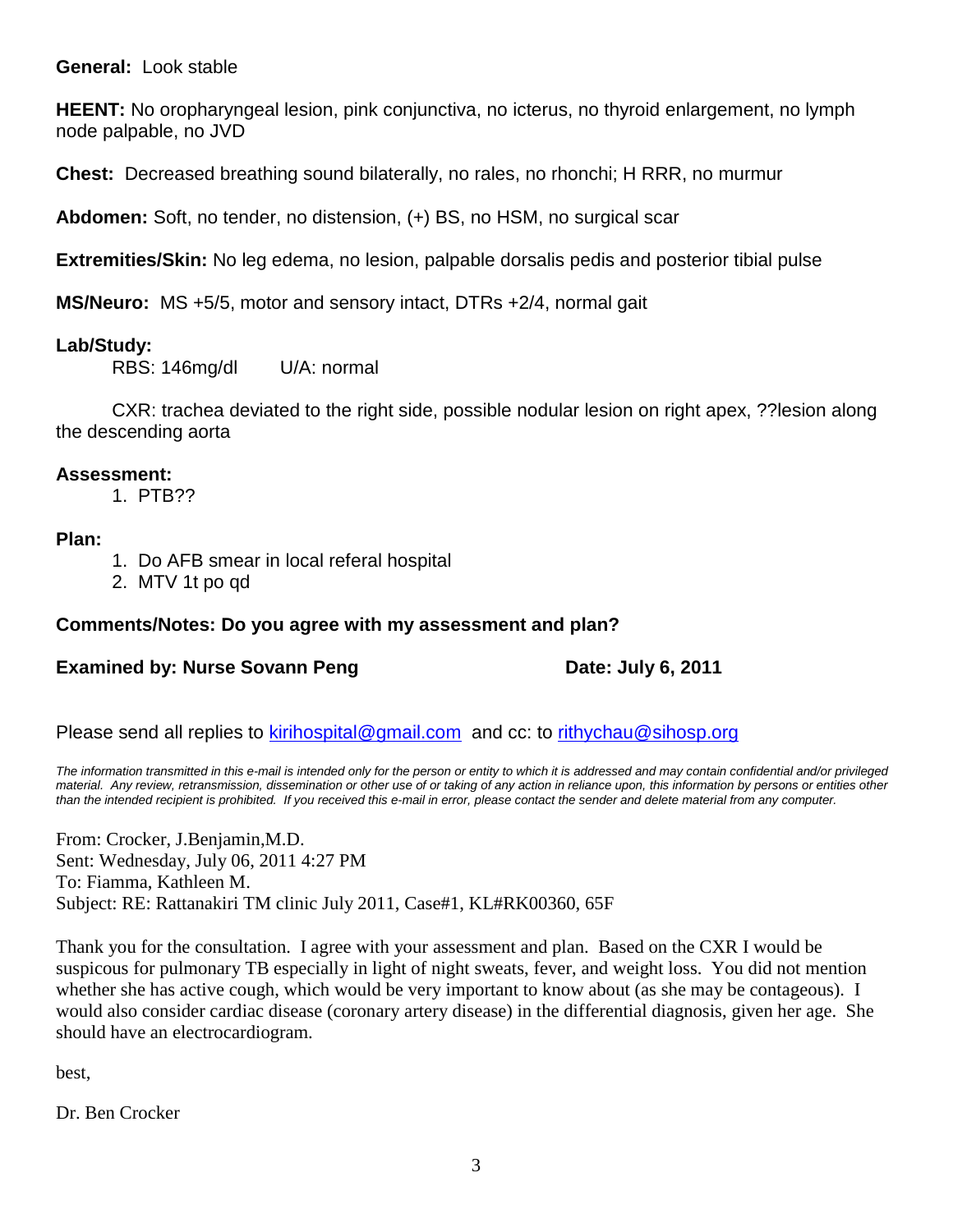From: **Garry Choy** <garryc@gmail.com> Date: Wed, Jul 6, 2011 at 10:15 AM Subject: Re: Rattanakiri TM clinic July 2011, Case#1, KL#RK00360, 65F To: Hospital Rattanakiri Referral <kirihospital@gmail.com> Cc: "Paul J. M.D. Heinzelmann" <paul.heinzelmann@gmail.com>, "Kathleen M. Kelleher" <kfiamma@partners.org>, Joseph Kvedar <jkvedar@partners.org>, Rithy Chau <rithychau@sihosp.org>, Radiology Boston <radiologyexchange@gmail.com>, Kruy Lim <kruylim@yahoo.com>, Bernie Krisher <bernie@media.mit.edu>, Noun SoThero <thero@cambodiadaily.com>, Ed & Laurie Bachrach <lauriebachrach@yahoo.com>

Dear all,

From the radiology perspective for Case #1 (KL#RK00360), the CXR demonstrates opacity in the RUL and R lower lung zone c/w signs of TB. RUL opacity may be chronic but superimposed acute consolidation definitely possible in this clinical context. No effusions. Prominent mediastinum with underlying adenopathy possible. best regards,

Garry iRadX.org - International Radiology Exchange MGH Radiology

From: Hospital Rattanakiri Referral <kirihospital@gmail.com>

Date: Wed, Jul 6, 2011 at 10:04 AM

Subject: Rattanakiri TM Clinic July 2011, Case#2, PB#RK00361, 37M

To: Kruy Lim <kruylim@yahoo.com>, Rithy Chau <rithychau@sihosp.org>, "Kathleen M. Kelleher" <kfiamma@partners.org>, Joseph Kvedar <jkvedar@partners.org>, "Paul J. M.D. Heinzelmann" <paul.heinzelmann@gmail.com>

Cc: Bernie Krisher <bernie@media.mit.edu>, Noun SoThero <thero@cambodiadaily.com>, Ed & Laurie Bachrach <lauriebachrach@yahoo.com>

Dear all,

This is case number 2, PB#RK00361, 37M and photo.

Best regards, Polo/Sovann

# **Rattanakiri Provincial Hospital Telemedicine Clinic with Sihanouk Hospital Center of HOPE and Partners in Telemedicine**



# **Patient: PB#RK00361, 37M (Deylo Village)**

**Chief Complaint:** Convulsion x 27y

**HPI:** 37M, farmer, presented with history of 27y seizure. When he was 14y old, he was hit by his brother onto his head, which cause him unconscious. About 1y later, he presented with tonic clonic seizure without aura, with unconsciousness, he became awake in about 5min, no urine/stool incontinence. He does not remember the seizure event during each attack. The frequency of attack increased so he got treatment from local hospital with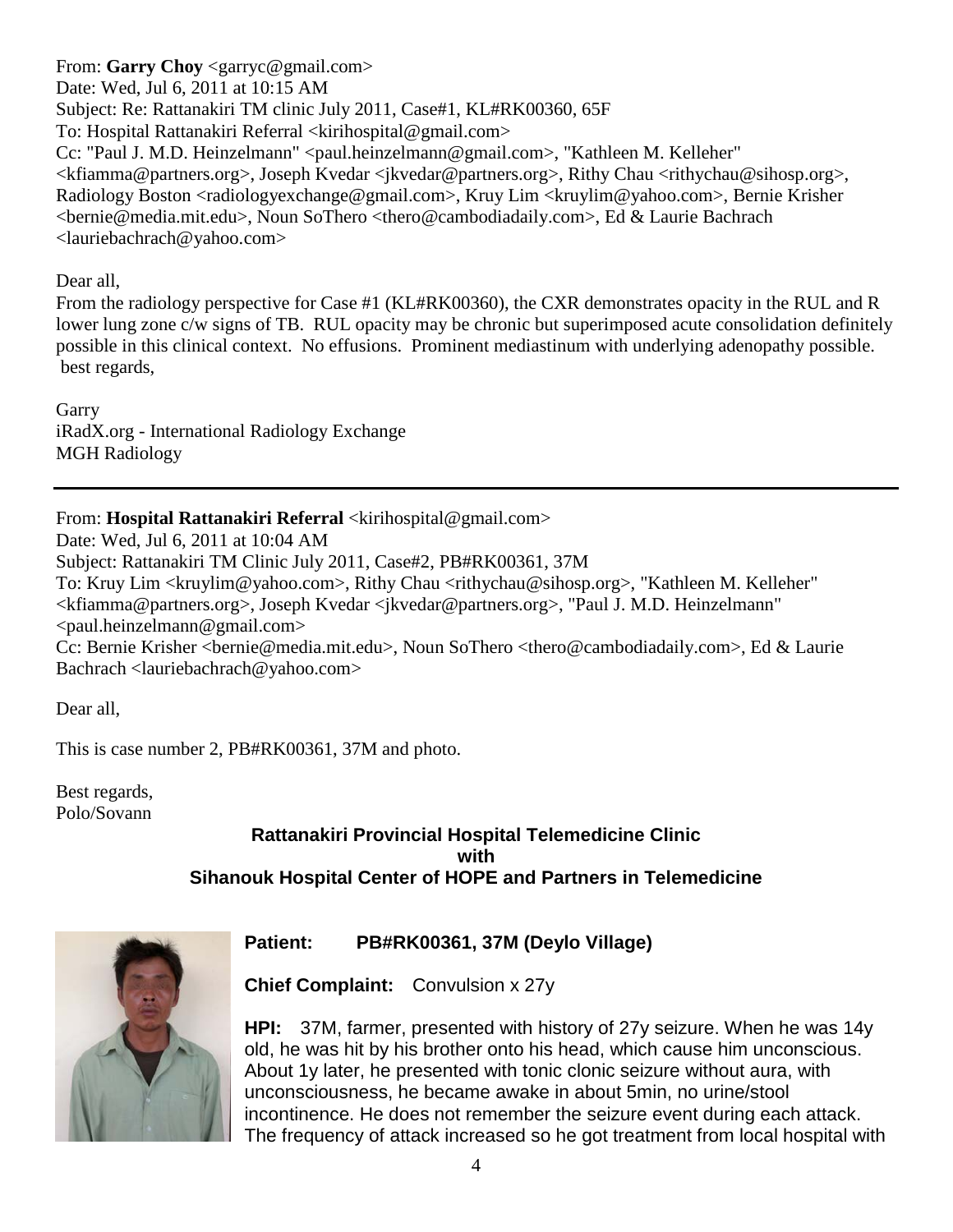Phenobarbital 100mg 1t po qd then his seizure decreased in frequency but he still has the seizure attack. In May 2011, he has three attacks of seizure.

**PMH/SH:** Unremarkable

**Family Hx:** No history of Epilepsy in family member

**Social Hx:** Single, smoking 1pack of cig/d, no alcohol drinking

# **Medication:**

1. Phenobarbital 100mg 1t po qd

**Allergies:** NKDA

**ROS:** Unremarkable

# **PE:**

**Vital Signs: BP: 108/72 P: 69 R: 20 T: 37OC Wt: 54kg O2sat:98%**

**General:** Look stable

**HEENT:** No oropharyngeal lesion, pink conjunctiva, no icterus, no thyroid enlargement, no lymph node palpable, no JVD

**Chest:** CTA bilaterally, no rales, no rhonchi; H RRR, no murmur

**Abdomen:** Soft, flat, no tender, no distension, (+) BS, no HSM, no surgical scar

**Extremities/Skin:** No leg edema, no lesion, palpable dorsalis pedis and posterior tibial pulse

**MS/Neuro:** MS +5/5, motor and sensory intact, DTRs +2/4, normal gait

**Lab/Study:** None

# **Assessment:**

1. Epilepsy

# **Plan:**

- 1. Phenobarbital 100mg 1t po bid
- 2. Take measure to prevent injury during seizure

# **Comments/Notes: Do you agree with my assessment and plan?**

# **Examined by: Nurse Sovann Peng Date: July 6, 2011**

Please send all replies to [kirihospital@gmail.com](mailto:kirihospital@gmail.com) and cc: to [rithychau@sihosp.org](mailto:rithychau@sihosp.org)

*The information transmitted in this e-mail is intended only for the person or entity to which it is addressed and may contain confidential and/or privileged material. Any review, retransmission, dissemination or other use of or taking of any action in reliance upon, this information by persons or entities other than the intended recipient is prohibited. If you received this e-mail in error, please contact the sender and delete material from any computer.*

No answer replied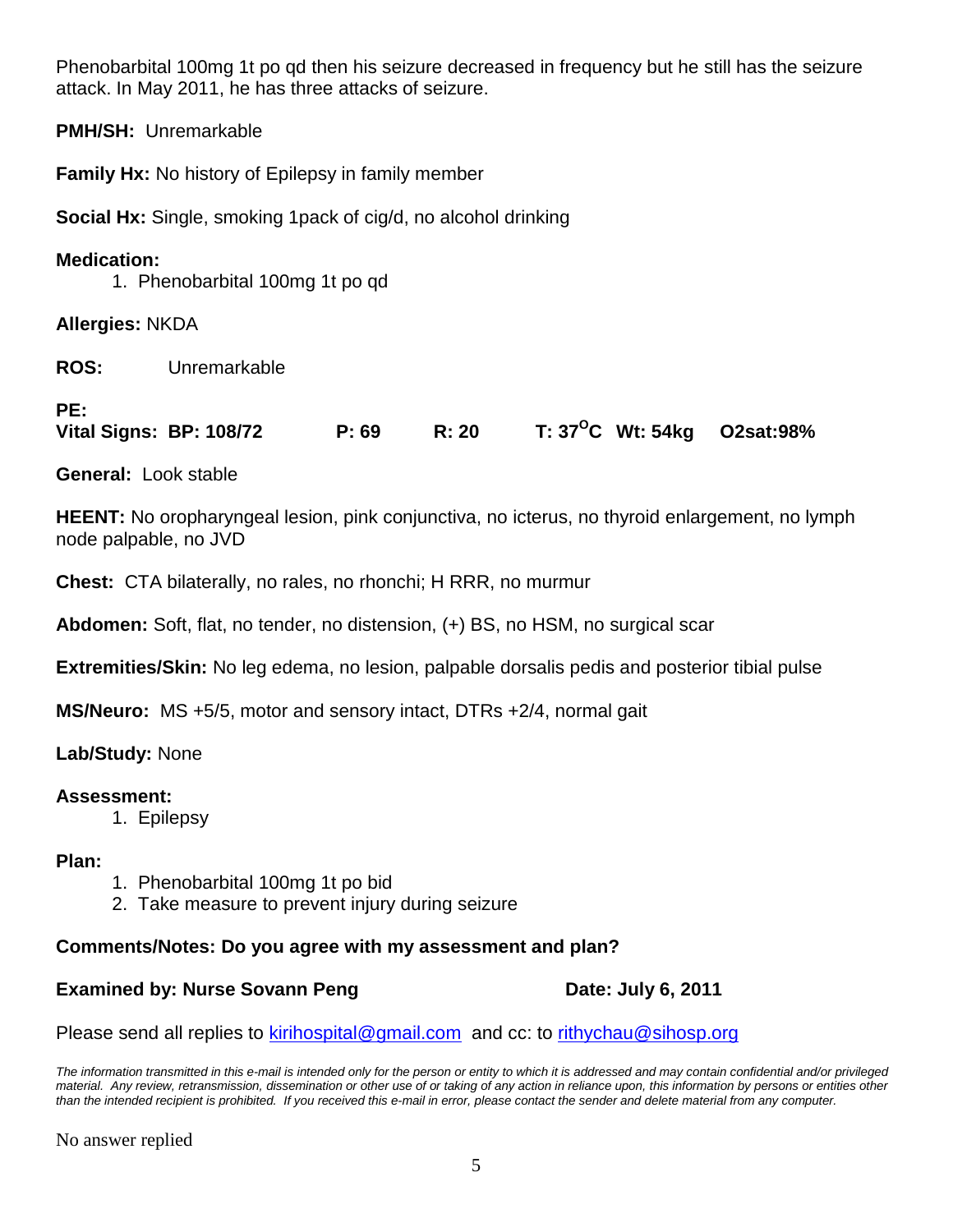From: **Hospital Rattanakiri Referral** <kirihospital@gmail.com> Date: Wed, Jul 6, 2011 at 10:06 AM Subject: Rattanakiri TM Clinic July 2011, CK#RK00362, 39M To: "Kathleen M. Kelleher" <kfiamma@partners.org>, "Paul J. M.D. Heinzelmann" <paul.heinzelmann@gmail.com>, Joseph Kvedar <jkvedar@partners.org>, Kruy Lim <kruylim@yahoo.com>, Rithy Chau  $\langle$ rithychau@sihosp.org $\rangle$ Cc: Bernie Krisher <bernie@media.mit.edu>, Noun SoThero <thero@cambodiadaily.com>, Ed & Laurie Bachrach <lauriebachrach@yahoo.com>

Dear all,

This is case number 3, CK#RK00362, 39M and photo.

Best regards, Sovann

# **Rattanakiri Provincial Hospital Telemedicine Clinic with Sihanouk Hospital Center of HOPE and Partners in Telemedicine**



**Patient: CK#RK00362, 39M (Beysrok Village)** 

**Chief Complaint:** Polyuria, polyphagia x 1mon

**HPI:** 39M, farmer, with previous history of 4y DMII and got treatment with Meftormin 1000mg qd and Glimepiride 2mg qd. In May 2011, he was not afford to buy medicine so he missed it which cause him with symptom of polyuria, polyphagia, polydypsia, and fatigue. On June 25, 2011, he went to consult with local hospital and AFB smear done with positive result so he was treated with TB drugs and BS: 348mg/dl. He was advised to consult with

Telemedicine about his DMII. He denied of fever, palpitation, chest pain, numbness or tingling on extremities, foot wound, edema.

**PMH/SH:** Unremarkable

**Family Hx:** None

**Social Hx:** Smoking 1pack of cig/d, casual alcohol drinking

**Medication:** None (in the past two months, he took Metformin 1000mg and Glimepiride 2mg

**Allergies:** NKDA

**ROS:**

| PE:                     |        |       |                            |
|-------------------------|--------|-------|----------------------------|
| Vital Signs: BP: 124/87 | P: 118 | R: 20 | T: $37^{\circ}$ C Wt: 55kg |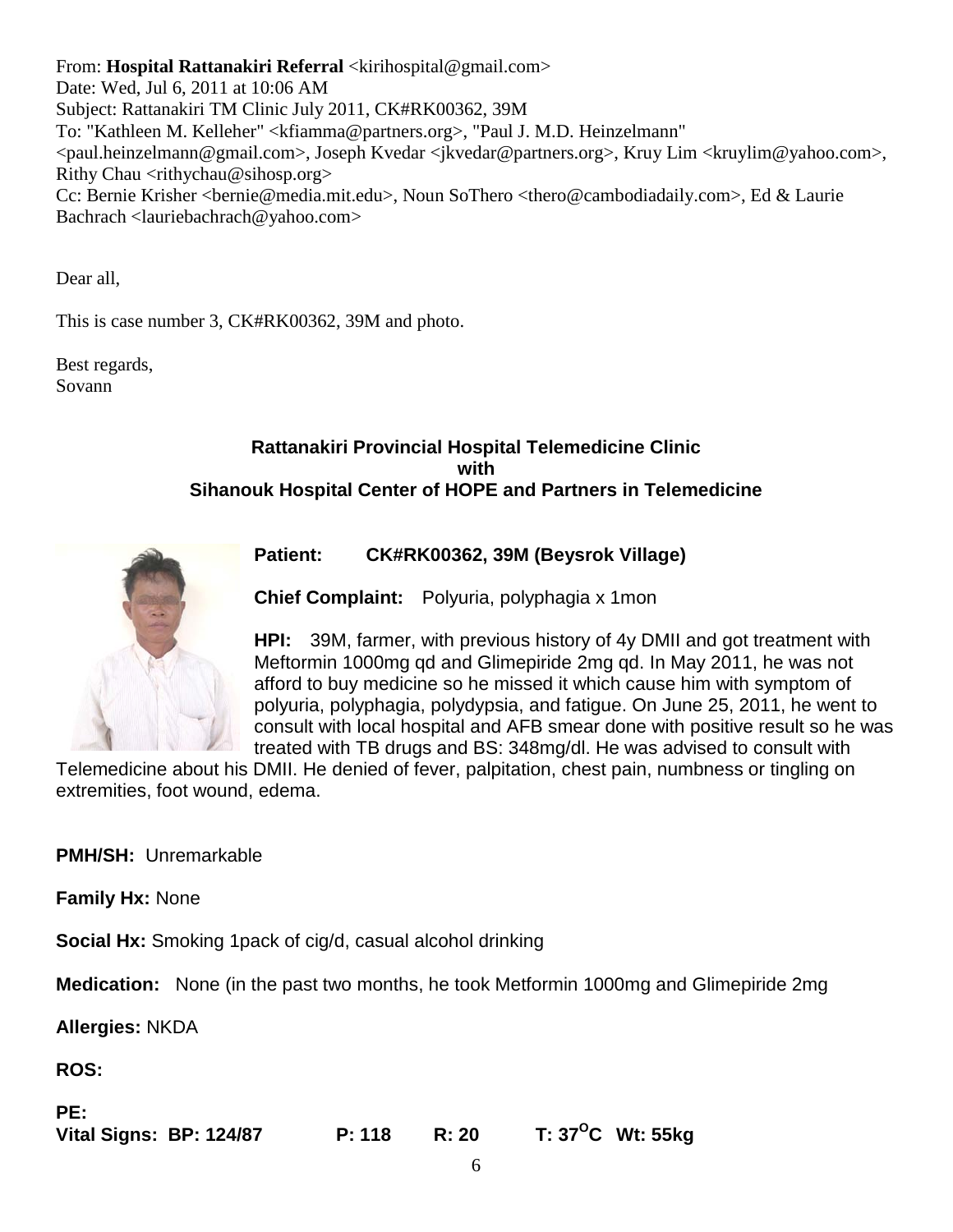# **General:** Look stable

**HEENT:** No oropharyngeal lesion, pink conjunctiva, no icterus, no thyroid enlargement, no lymph node palpable, no JVD

**Chest:** CTA bilaterally, no rales, no rhonchi; H RRR, no murmur

**Abdomen:** Soft, flat, no tender, no distension, (+) BS, no HSM, no surgical scar

**Extremities/Skin:** No leg edema, no lesion, palpable dorsalis pedis and posterior tibial pulse, no foot wound

**MS/Neuro:** MS +5/5, motor and sensory intact, DTRs +2/4, normal gait

# Lab/Study:<br>Creat: 2.0

 $(0.6 - 1.1)$ Glucose: 348mg/dl

Finger stick blood sugar: 585mg/dl U/A: protein trace, gluco 3+

# **Assessment:**

- 1. DMII
- 2. PTB

# **Plan:**

- 1. Metformin 500mg 1t po bid
- 2. Glibenclamide 5mg 1t po bid
- 3. Got TB treatment from local hospital
- 4. Educate on diabetic diet, do regular exercise and foot care
- 5. Draw blood for Creat, gluc and HbA1C at SHCH

# **Comments/Notes: Do you agree with my assessment and plan?**

# **Examined by: Nurse Sovann Peng Date: July 6, 2011**

Please send all replies to [kirihospital@gmail.com](mailto:kirihospital@gmail.com) and cc: to [rithychau@sihosp.org](mailto:rithychau@sihosp.org)

*The information transmitted in this e-mail is intended only for the person or entity to which it is addressed and may contain confidential and/or privileged material. Any review, retransmission, dissemination or other use of or taking of any action in reliance upon, this information by persons or entities other than the intended recipient is prohibited. If you received this e-mail in error, please contact the sender and delete material from any computer.*

From: Fang, Leslie S.,M.D. Sent: Wednesday, July 06, 2011 4:35 PM To: Fiamma, Kathleen M. Subject: RE: Rattanakiri TM Clinic July 2011, CK#RK00362, 39M

Metformin should not be used in the setting of renal dysfunction because of drug accumulation and the higher likelihood of lactic acidosis. However, if his creatinine comes down to normal range with hydration, it can be resumed. agree with the remainder of the plan

Leslie Fang, MD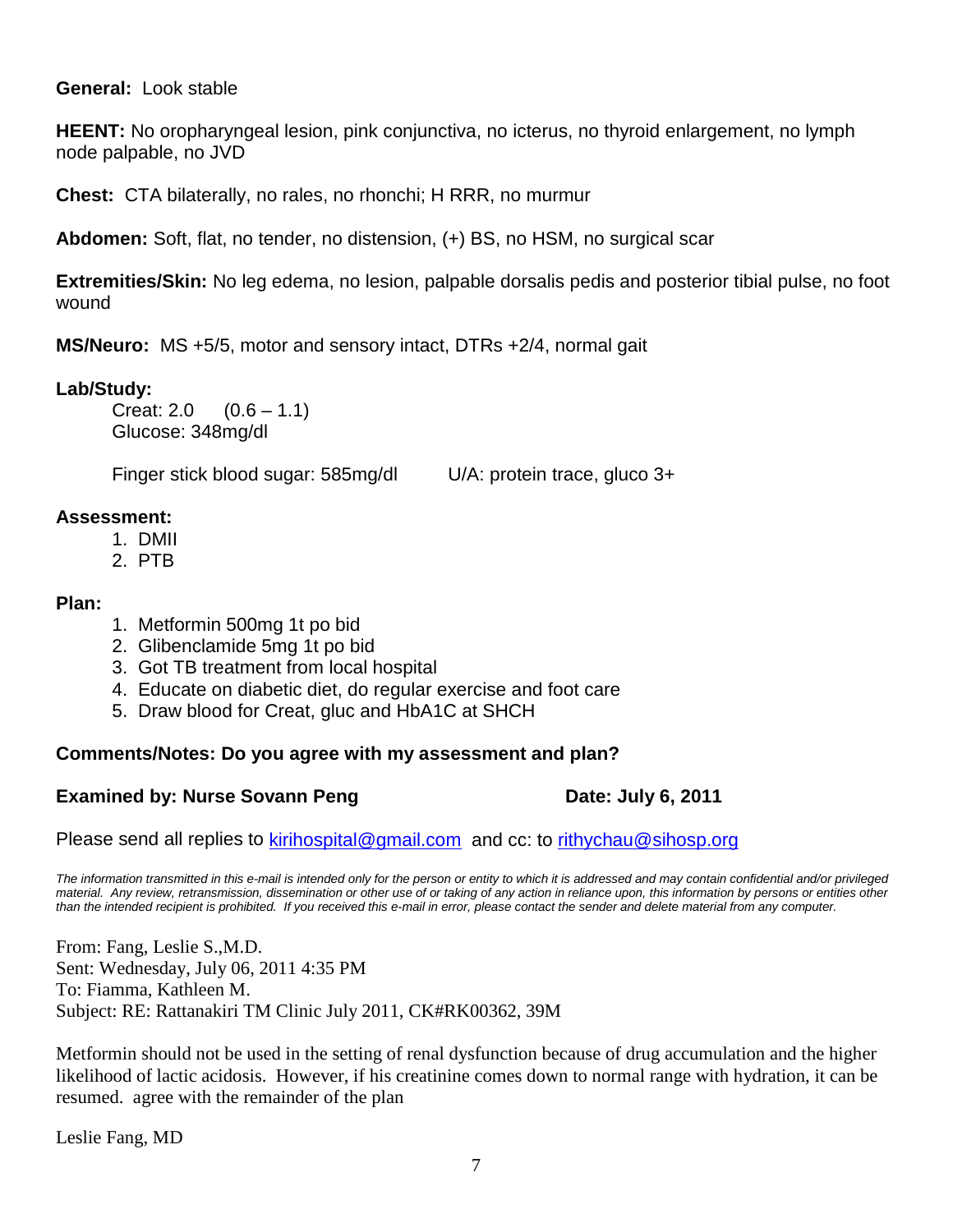From: **Hospital Rattanakiri Referral** <kirihospital@gmail.com> Date: Wed, Jul 6, 2011 at 10:12 AM Subject: Rattanakiri TM Clinic July 2011, Case#4, MC#RK00342, 52F To: Radiology Boston <radiologyexchange@gmail.com>, "Paul J. M.D. Heinzelmann" <paul.heinzelmann@gmail.com>, "Kathleen M. Kelleher" <kfiamma@partners.org>, Joseph Kvedar  $\langle$ ikvedar@partners.org>, Rithy Chau  $\langle$ rithychau@sihosp.org>, Kruy Lim  $\langle$ kruylim@yahoo.com> Cc: Bernie Krisher <bernie@media.mit.edu>, Noun SoThero <thero@cambodiadaily.com>, Ed & Laurie Bachrach <lauriebachrach@yahoo.com>

Dear all,

This is the last case for Rattanakiri TM Clinic July 2011, Case number 4, MC#RK00342, 52F. Please reply to the cases before Thursday afternoon then the treatment plan can be made accordingly.

Thank you very much for your cooperation and support in this project.

Best regards, Polo/Sovann

# **Rattanakiri Provincial Hospital Telemedicine Clinic with Sihanouk Hospital Center of HOPE and Partners in Telemedicine**



# **Patient: MC#RK00342, 52F (Village III, Labansirk commune)**

**Subject:** 52F was seen in July 2010 and diagnosed with UTI and treated with Ciprofloxacin. In these few months, she presented with joint pain, swelling, stiffness, which affected on joints as right elbow, left knee, right DIP, right PIP, and right wrist. She went to consult in private clinic and blood test show mild elevated uric acid and treated with Allopurinol 100mg qd and Ibuprofen 400mg bid, which help her with less pain, and she can move her extremities. She also noticed the symptoms of mild swelling of face, and extremity, dizziness,

palpitation and blurred vision, epigastric burning pain during hungry, burping with sour taste, radiated to the back. She denied of vomiting, black/bloody stool.

# **Medication:**

- 1. Allopurinol 100mg 1t po qd
- 2. Ibuprofen 400mg 1t po bid

**Allergies:** NKDA

| Object:                    |       |              |    |
|----------------------------|-------|--------------|----|
| Vital Signs: BP: 101/72    | P: 77 | <b>R: 20</b> | Т: |
| $37^{\circ}$ C<br>Wt: 54Kq |       |              |    |

**General:** Look stable

**HEENT:** No oropharyngeal lesion, pink conjunctiva, no neck mass, no thyroid enlargement, no JVD

**Chest:** CTA bilaterally, no rales, no rhonchi; H RRR, no murmur

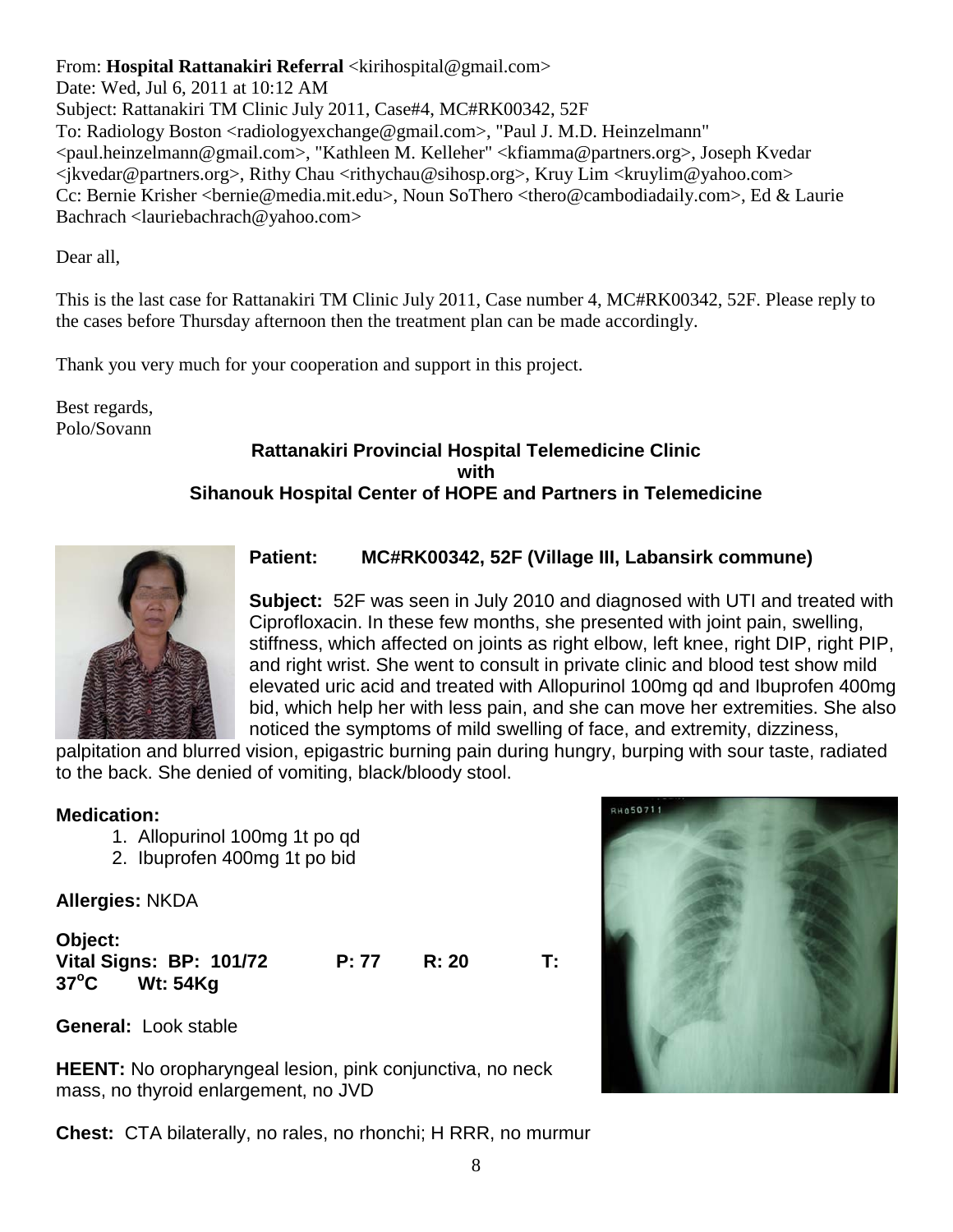**Abdomen:** Soft, no distension, (+) BS, no HSM, no surgical scar

**Extremities/Skin:** Mild tender on elbow and knee joint, no swelling, no redness, no warmth, no stiffness

**MS/Neuro:** MS +5/5, motor and sensory intact, DTRs +2/4, normal gait

# **Lab/Study:**

U/A protein, leukocyte 1+

CXR attached

# **Assessment:**

- 1. Osteoarthritis
- 2. Dyspepsia

# **Plan:**

- 1. Paracetamol 500mg 1-2t po qid prn
- 2. Pain relief with warmth compression
- 3. Famotidine 20mg 1t po qhs for one months

# **Comments/Notes: Do you agree with my assessment and plan?**

# **Examined by: Nurse Sovann Peng Date: July 6, 2011**

Please send all replies to [kirihospital@gmail.com](mailto:kirihospital@gmail.com) and cc: to [rithychau@sihosp.org](mailto:rithychau@sihosp.org)

*The information transmitted in this e-mail is intended only for the person or entity to which it is addressed and may contain confidential and/or privileged material. Any review, retransmission, dissemination or other use of or taking of any action in reliance upon, this information by persons or entities other than the intended recipient is prohibited. If you received this e-mail in error, please contact the sender and delete material from any computer.*

From: **Garry Choy** <garryc@gmail.com>

Date: Wed, Jul 6, 2011 at 10:20 AM

Subject: Re: Rattanakiri TM Clinic July 2011, Case#4, MC#RK00342, 52F

To: Hospital Rattanakiri Referral <kirihospital@gmail.com>

Cc: Radiology Boston <radiologyexchange@gmail.com>, "Paul J. M.D. Heinzelmann"

<paul.heinzelmann@gmail.com>, "Kathleen M. Kelleher" <kfiamma@partners.org>, Joseph Kvedar <jkvedar@partners.org>, Rithy Chau <rithychau@sihosp.org>, Kruy Lim <kruylim@yahoo.com>, Bernie Krisher <br/>bernie@media.mit.edu>, Noun SoThero <thero@cambodiadaily.com>, Ed & Laurie Bachrach <lauriebachrach@yahoo.com>

Dear all, The radiograph for MC#RK00342 demonstrates no focal lung consolidations, no effusions, and no adenopathy.

Best regards Garry iRadX.org

From: "Fang, Leslie S.,M.D." <LFANG@PARTNERS.ORG>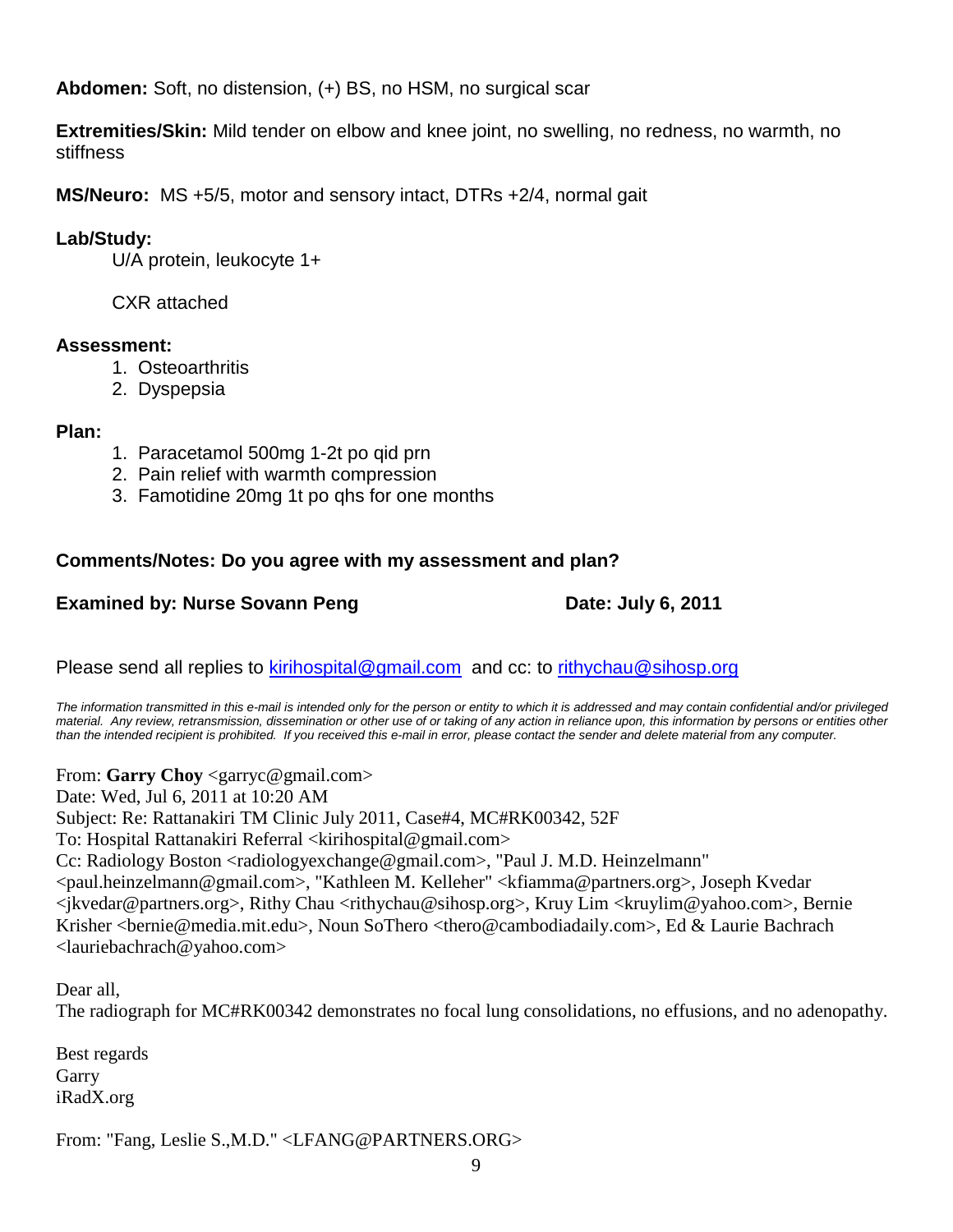Date: July 6, 2011 6:04:23 PM EDT

To: "Fiamma, Kathleen M." <KFIAMMA@PARTNERS.ORG>

Subject: RE: Rattanakiri TM Clinic July 2011, Case#4, MC#RK00342, 52F

Agree completely with plans

Leslie Fang, MD

# **Thursday, July 7, 2011**

# **Follow-up Report for Rattanakiri TM Clinic**

There were 3 new patient and 1 follow up patient seen during this month TM clinic at Rattanakiri Referral Hospital (RRH). The data of 4 cases was transmitted and received replies from both Phnom Penh and Boston, and other 16 patients came for follow up and refill medication only. Per advice sent by Partners in Boston and Phnom Penh Sihanouk Hospital Center of HOPE as well as advices from PA Rithy on site, the following patients were managed and treated per local staff:

[Please note that in general the practice of dispensing medications at RRH for all patients is usually limited to a maximum of 7 days treatment with expectation of patients to return for another week of supplies if needed be. This practice allows clinicians to monitor patient compliance to taking medications and to follow up on drug side effects, changing of medications, new arising symptoms especially in patients who live away from the town of Banlung and/or illiterate. Nearly all medications and some lab tests not available/done at RRH are provided by SHCH to TM patients at no cost]

# **Treatment Plan for Rattanakiri TM Clinic July 2011**

# **1. KL#RK00360, 65F (Kroch Village)**

**Diagnosis:**

1. PTB??

# **Treatment:**

- 1. Do AFB smear in local referal hospital
- 2. MTV 1t po qd (#60)
- **2. PB#RK00361, 37M (Deylo Village)**
- **Diagnosis:**
	- 1. Epilepsy

# **Treatment:**

- 1. Phenytoin 100mg 1/4t po bid (buy)
- 2. Take measure to prevent injury during seizure

# **3. CK#RK00362, 39M (Beysrok Village)**

# **Diagnosis:**

- 1. DMII
- 2. PTB

# **Treatment:**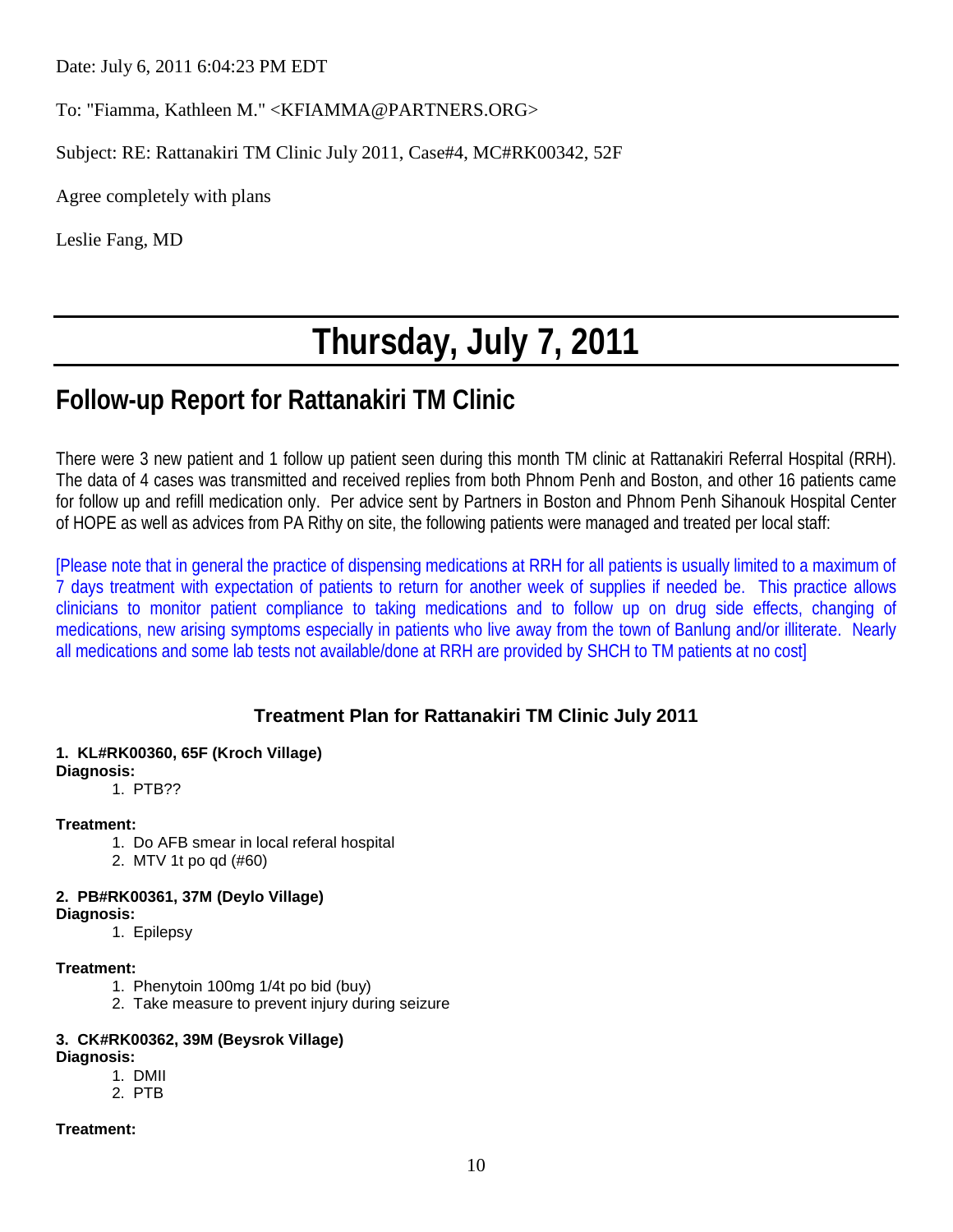- 1. Metformin 500mg 1t po bid (#200)
- 2. Glibenclamide 5mg 1t po bid (#200)
- 3. Got TB treatment from local hospital
- 4. Educate on diabetic diet, do regular exercise and foot care
- 5. Draw blood for Creat, gluc and HbA1C at SHCH

#### **Lab result on July 8, 2011**

| Creat           | $\equiv$ 97 | $[53 - 97]$   |
|-----------------|-------------|---------------|
| Gluc $=$ 16.5   |             | $[4.2 - 6.4]$ |
| $HbA1C = 12.17$ |             | [4 - 6]       |

**4. MC#RK00342, 52F (Village III, Labansirk commune) Diagnosis:**

- 1. Osteoarthritis
- 2. Dyspepsia

#### **Treatment:**

- 1. Paracetamol 500mg 1-2t po qid prn
- 2. Pain relief with warmth compression
- 3. Famotidine 20mg 1t po qhs for one month (#30)

# **Patients who came for follow up and refill medicine**

### **1. NH#RK00010, 55F (Village III)**

#### **Diagnosis:**

- 1. HTN
- 2. DMII
- 3. VHD (AI/MR)

#### **Treatment:**

- 1. Atenolol 50mg 1t po bid (#200)
- 2. Chlorpropramide 250mg 1t po bid (buy)
- 3. HCTZ 50mg 1t po qd (#100)
- 4. Captopril 25mg 1t po bid (buy)
- 5. Draw blood for Gluc and HbA1C at SHCH

# **Lab result on July 8, 2011**

Gluc  $=$   $\frac{9.8}{10}$  [4.2 - 6.4] HbA1C =  $\frac{7.53}{ }$  [4 – 6]

# **2. KY#RK00069, 61F (Village III)**

#### **Diagnosis:**

1. DMII with PNP

#### **Treatment:**

- 1. Glibenclamide 5mg 1t po bid (#200)
- 2. Metformin 500mg 1t po bid (buy)
- 3. Captopril 25mg 1/2t po bid (buy)
- 4. ASA 300mg 1/4t po qd (#25)
- 5. Amitriptylin 25mg 1/2t po qhs (#50)

#### **3. OT#RK00155, 45F (Bor Keo) Diagnosis:**

1. HTN 2. DMII

# **Treatment:**

- 1. Metformin 500mg 2t po bid (#400)
- 2. Captopril 25mg 1/2t po bid (#buy)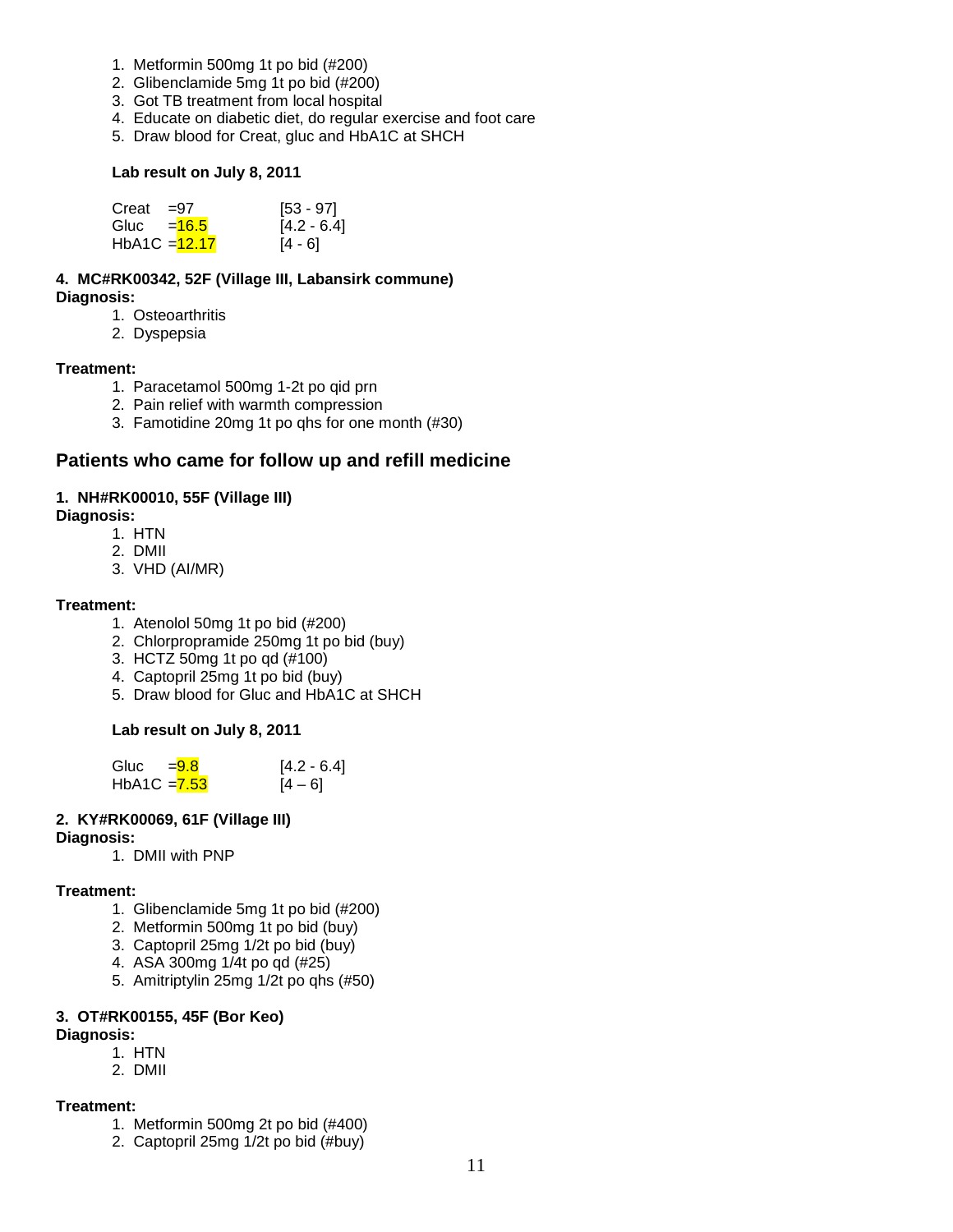- 3. Atenolol 50mg 1/2t po bid (buy)
- 4. ASA 300mg ¼t po qd (#25)
- 5. Amitriptylin 25mg 1/2t po qhs (#50)
- 6. Insulin NPH 23UI qAM and 5UI qPM

# **4. CO#RK00188, 42F (Village I)**

#### **Diagnosis:**

- 1. Hyperthyroidism
- 2. Dyspepsia

### **Treatment:**

- 1. Draw blood for free T4 at SHCH
- 2. Propranolol 40mg 1/4t po bid (#20)
- 3. Famotidine 20mg 1t po qhs (buy)

# **Lab result on July 8, 2011**

Free T4=15.64  $[12.0 - 22.0]$ 

# **5. KK#RK00231, 45F (Village I)**

#### **Diagnosis:**

1. DMII

# **Treatment:**

- 1. Chlorpropramide 250mg 1t po bid (buy)
- 2. Metformin 500mg 1t po bid (#200)<br>3. Captopril 25mg 1/4t po gd (buy)
- 3. Captopril 25mg 1/4t po qd (buy)<br>4. ASA 300mg 1/4t po qd (#25)
- 4. ASA 300mg 1/4t po qd

#### **6. SV#RK00256, 43M (Village I) Diagnosis:**

- 1. DMII
- 2. HTN
- 3. Hypertriglyceridemia

# **Treatment:**

- 1. Glibenclamide 5mg 1t po bid (100)
- 2. Metformin 500mg 2t po bid (#200)
- 3. Captopril 25mg 1/4t po bid (buy)
- 4. Fenofibrate 100mg 1t po qd (buy)

# **7. KC#RK00260, 44F (Village V)**

#### **Diagnosis:**

1. DMII

# **Treatment:**

1. Metformin 500mg 1t po bid (#100)

# **8. VC#RK00268, 66M (Bey Srok Village)**

- **Diagnosis:** 
	- 1. DMII
	- 2. HTN

#### **Treatment:**

- 1. Metformin 500mg 2t po qAM and 3t qPM (250)
- 2. Glibenclamide 5mg 2t po bid (#200)
- 3. Captopril 25mg 1/4t po bid (buy)
- 4. ASA 300mg 1/4t po qd (#25)

# **9. SS#RK00299, 46F (Thmey Village)**

**Diagnosis:**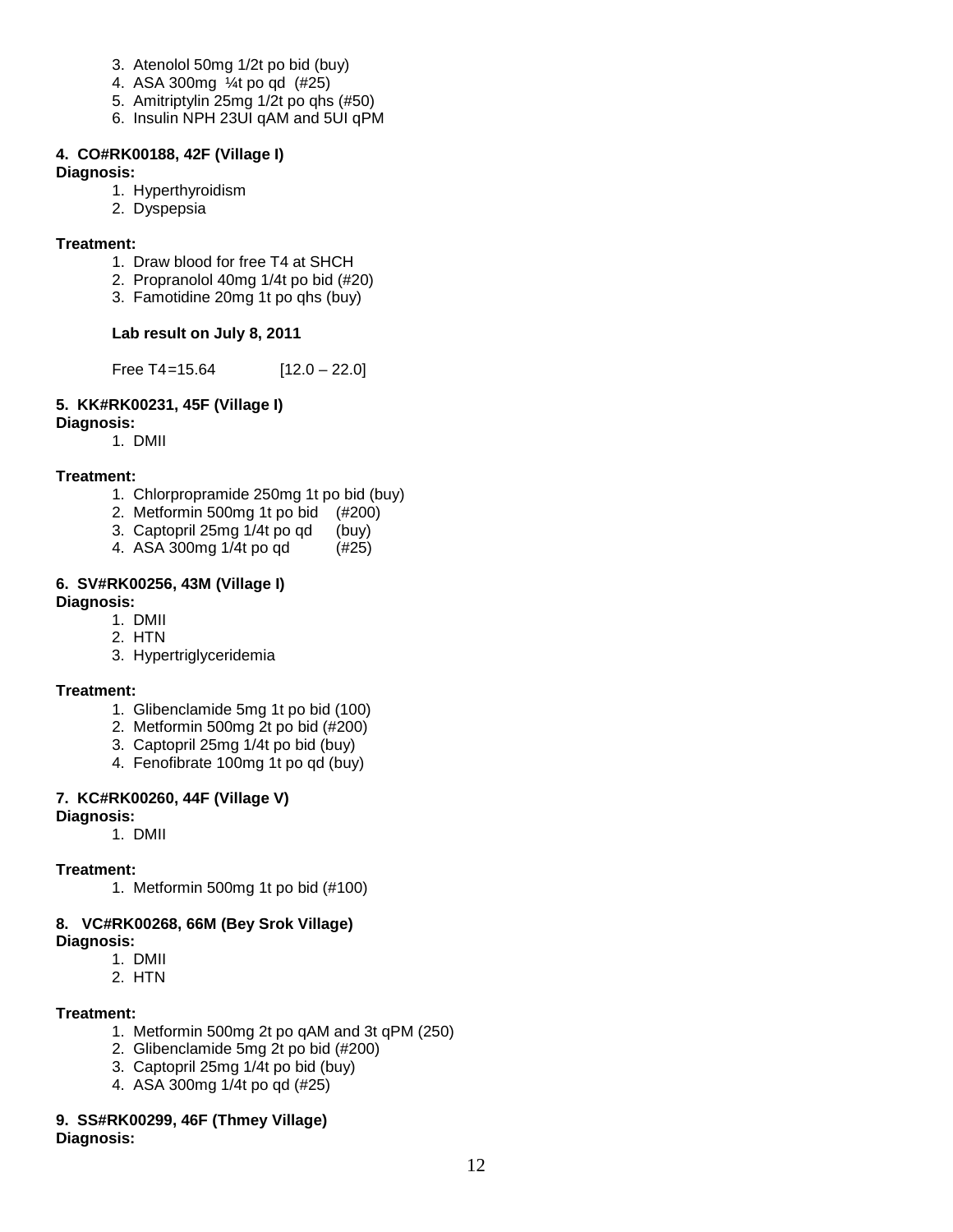#### 1. DMII

#### **Treatment:**

- 1. Glibenclamide 5mg 2tab bid (#200)
- 2. Captopril 25mg 1/4 tab bid (buy)

#### **10. NV#RK00306, 25M (Thmey Village) Diagnosis:**

1. DM

#### **Treatment:**

- 1. Glibenclamide 5mg 2t po bid (#400)
- 2. Captopril 25mg 1/4t po qd (buy)
- 3. ASA 300mg 1/4t po qd (buy)

### **11. SH#RK00311, 57F (Dey Lo Village)**

**Diagnosis:** 

1. DMII

#### **Treatment:**

- 1. Glibenclamide 5mg 1t po bid (#200)
- 2. Captopril 25mg 1/4t po qd (#buy)
- 3. ASA 300mg 1/4t po qd (#25)

#### **12. CT#RK00318, 31F (Village I)**

**Diagnosis:** 

1. DMII

#### **Treatment:**

1. Metformin 500mg 2t po bid (#200)

#### **13. TS#RK00320, 51M (Village V)**

**Diagnosis:** 

1. DMII

#### **Treatment:**

1. Glibenclamide 5mg 2t po bid (#200)

#### **14. NL#RK00328, 38F (Tus Village, Ta Ang)**

**Diagnosis:** 

1. DMII

### **Treatment:**

1. Glibenclamide 5mg 1tab bid one month (#200)

#### **15. HY#RK00341, 41M (Village VI, Labansirk commune) Diagnosis:**

- 1. DMII
- 2. HTN

#### **Treatment:**

- 1. Metformine 500mg 1t po bid (#200)
- 2. Glibenclamide 5mg 2t po bid (#200)
- 3. Atenolol 50mg 1/2t po qd (buy)
- 4. Captopril 25mg 1/2t po bid (buy)
- 5. Amitriptylin 25mg 1/4t po qhs (buy)

#### **16. NS#RK00356, 60F (Village I, Kachagn) Diagnosis:**

- 1. DMII with PNP
- 2. HTN